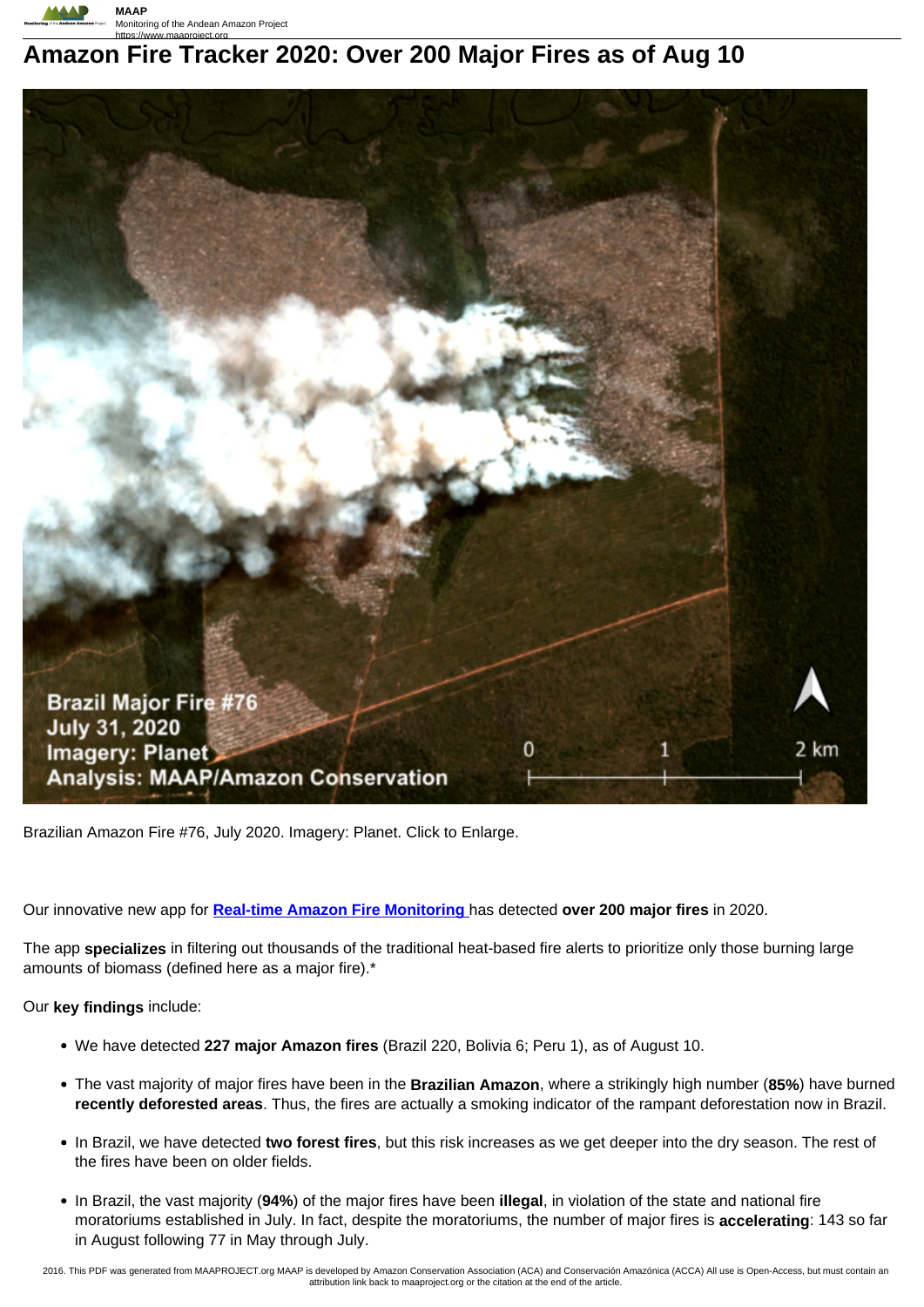

- In Brazil, 14 of the fires have been in **Protected Areas**.
- In the **Bolivian and Peruvian Amazon**, we have recently started detecting fires in the drier ecosystems (savannahs and grasslands).

See below for a more detailed breakdown of the results.

# **Additional Results**

The **Base Map** is a screen shot of the app's "**Major Amazon Fires 2020**" layer.



Base Map. Major Fires 2020. Data: MAAP.

The vast majority of the fires have been in the **Brazilian Amazon**: **Pará** (37%) and **Amazonas** (39%), followed by Mato Grosso (17%) and Rondônia (8%).

Importantly, the vast majority of the major fires in the Brazilian Amazon (**85%**) have burned **recently deforested areas** (cleared between 2018 and 2020) covering 280,000 acres (113,000 hectares). Thus, we argue that the central issue is actually deforestation and the fires are actually a smoking indicator of this forest loss.

We have detected the first two **forest fires**, burning 388 acres (1,447 hectares) in Mato Grosso and Para.

The rest of the major fires have been on older cattle or agricultural lands (deforested prior to 2018).

The most impacted protected areas are **Jamanxim and Altamira National Forests** in Pará. We emphasize, however, that these fires were burning recently deforested areas (not forest fires) and so, again, the primary issue is deforestation.

In Brazil, the vast majority of the major fires (**94%**) appear to be **illegal** as they violate the state and national government mandated fire moratoriums established in July. In fact, despite the moratoriums, the number of major fires is **accelerating**: 143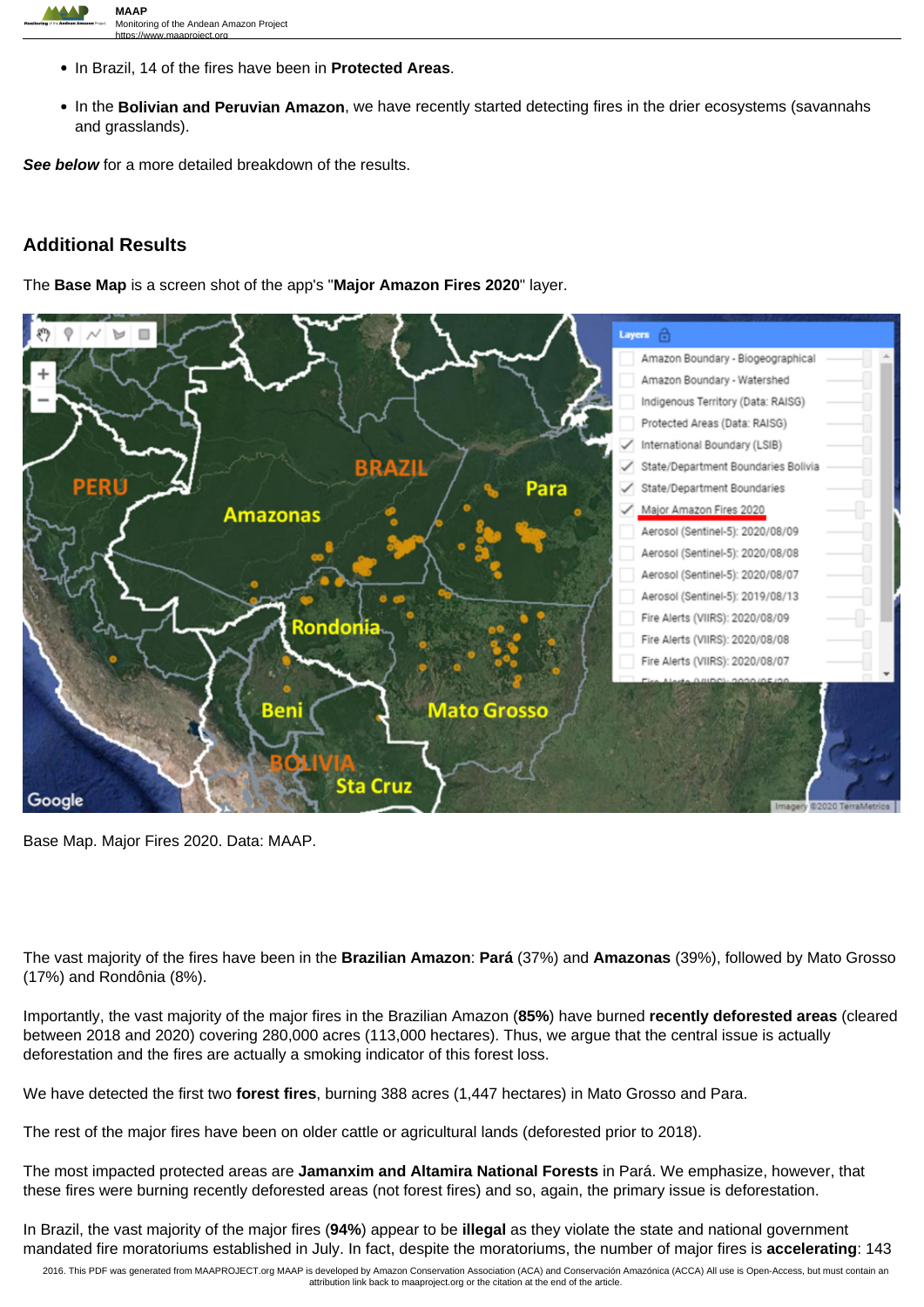

https://www.maaproject.org so far in August, following 64 in July, 12 in June, and the first one in May.

In the **Bolivian Amazon**, we have recently started detecting fires in the savannahs in the department of Beni. We also detected one fire in a recently deforested area in the Santa Cruz department.

In the **Peruvian Amazon**, we have recently started detecting fires in the upper elevation grasslands. The biggest one was actually within a protected area (Otishi National Park). There have also been smaller grassland fires near the buffer zone of upper Manu National Park.

# **Key Examples of 2020 Fires**

Overall our key finding is that most major Brazilian Amazon fires are burning recently deforested areas, and not raging forest fires. Below is a series of **satellite image time-lapse videos** showing examples of recent deforestation followed by a major 2020 fire.

#### **Brazilian Amazon Fire #54, July 2020**

https://www.maaproject.org/wp-content/uploads/2020/07/maaproject.org-amazon-fire-tracker-2020-july-update-Brazil-54.mp4

#### **Brazilian Amazon Fire #59, July 2020**

https://www.maaproject.org/wp-content/uploads/2020/08/maaproject.org-200-major-amazon-fires-tracker-analysis-Brazil-59.mp4

#### **Brazilian Amazon Fire #76, July 2020**

https://www.maaproject.org/wp-content/uploads/2020/08/maaproject.org-200-major-amazon-fires-tracker-analysis-Brazil-76.mp4

#### **Brazilian Amazon Fire #110, August 2020**

https://www.maaproject.org/wp-content/uploads/2020/08/maaproject.org-200-major-amazon-fires-tracker-analysis-Brazil-110.mp4

## **\*Notes and Methodology**

In a **novel approach**, the app combines data from the atmosphere (aerosol emissions in smoke) and the ground (heat anomaly alerts) to effectively detect and visualize **major Amazon fires**.

When fires burn, they emit gases and aerosols. A new satellite (Sentinel-5P from the European Space Agency) detects these